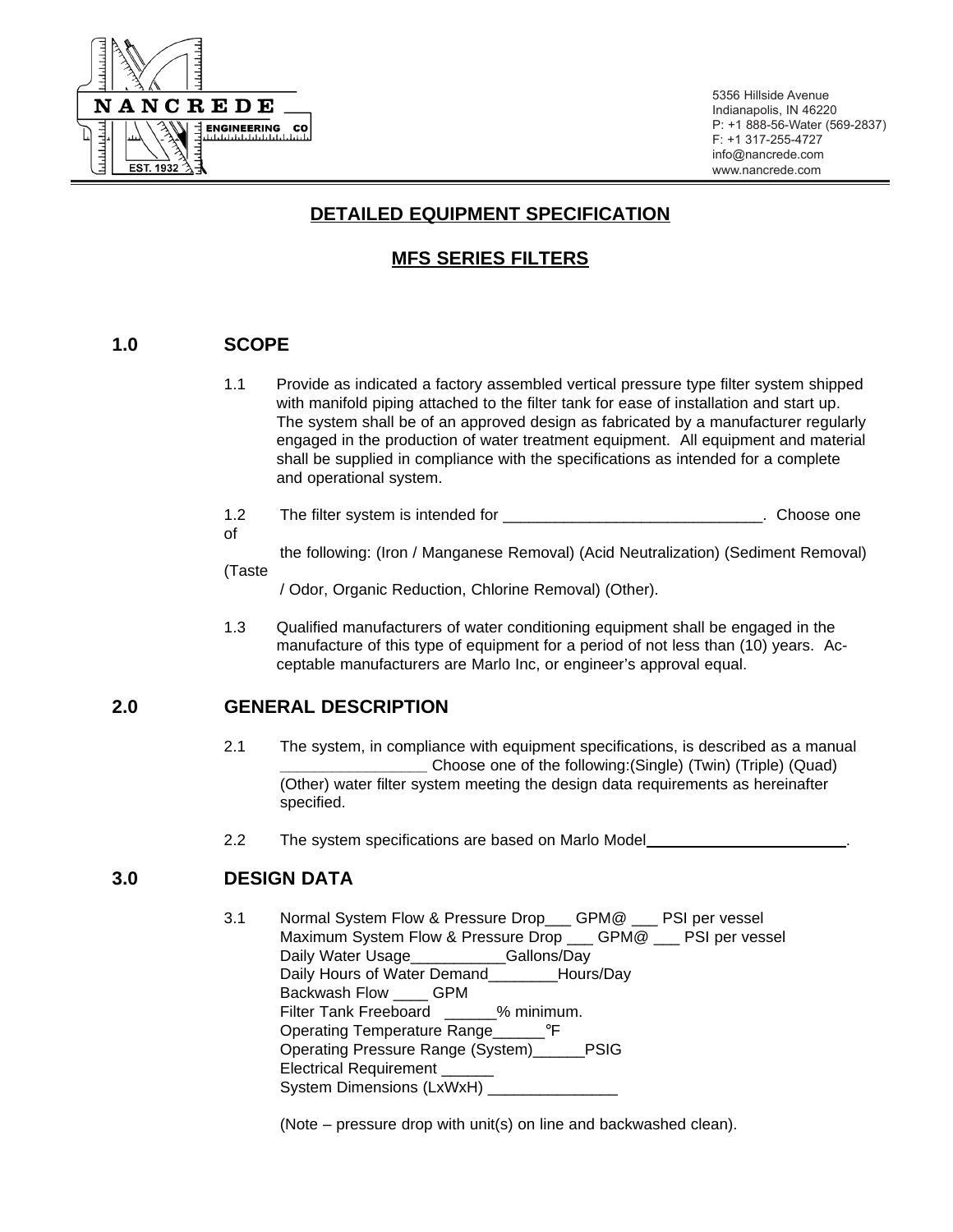3.2 EQUIPMENT SCHEDULE

| Filter Tanks   | Jtv  | Dia.         | in. SideShell |  |
|----------------|------|--------------|---------------|--|
| Service Valves | Size | vpe          |               |  |
| Filter Media   | Otv  | cu. ft./tank | cu.ft.total   |  |

Backwash / Regeneration Controller Type

## **4.0 EQUIPMENT**

4.1 Filter Tank (s)

Filter tank (s) shall be of welded construction of tank-quality carbon steel. Each tank shall be \_\_\_" diameter with a \_\_\_\_\_" straight side shell height. The tank(s) shall have threaded openings for pipe connections and an 11" x 15" manhole in the top head (for tanks 30" diameter and smaller; two 4" x 6" handholes shall be provided in the top head and lower side shell). The tank(s) shall be rated for 100 psig working pressure and 150 psig test pressure. Support legs shall be the strap-type permanently welded to the lower tank head on tanks 20" diameter through 42" diameter. Structural angle iron legs welded to tank side shell shall be provided on tanks 48" diameter through 72" diameter tanks. The tank(s) shall have their interior protected with cold-set epoxy internal lining with a minimum of 10-12 mils DFT and rust resistant prime coat external coating 2-3 mils DFT after fabrications. A minimum freeboard of 50% shall be provided for backwash expansion above the normal filter media bed level.

4.1.1 Tank Option

Provide pressure vessel in accordance with ASME Section VII. Working pressure to be 100, 125 or 150 pounds, hydrotested to 150, 187.5 or 225 psig stamped and certified.

4.1.2 Tank Option

Provide safety blue epoxy finish paint 6–8 mils DFT over exterior tank and valve surfaces. To be applied on channel iron skid surface if applicable.

4.2 Upper Distributor

The upper distribution system shall be a single point baffle constructed of Schedule-40 galvanized steel pipe and fittings.

### 4.3 Lower Distributor

The lower distributor system shall be of the hub and radial type design, constructed of PVC with slotted full flow non-clogging replaceable ABS strainers and covered with a subfill of 1/8" x 1/16" washed gravel.

#### 4.4 Main Operating Valves

The main operating valves shall be a nest of individual diaphragm valves. The valves shall have cast iron bodies, Buna-N diaphragm and stainless steel and brass internal parts. The valves shall be slow opening and closing, and free of water hammer. There shall be no contact of dissimilar metals within the valves and no special tools shall be required to services the valves. Valves can be operated either hydraulically or pneumatically.

4.4.1 Manual Valve Option

The main operating valves shall be a nest of individual gate valves. The valves shall be bronze bodied with bronze trim and non-rising stem.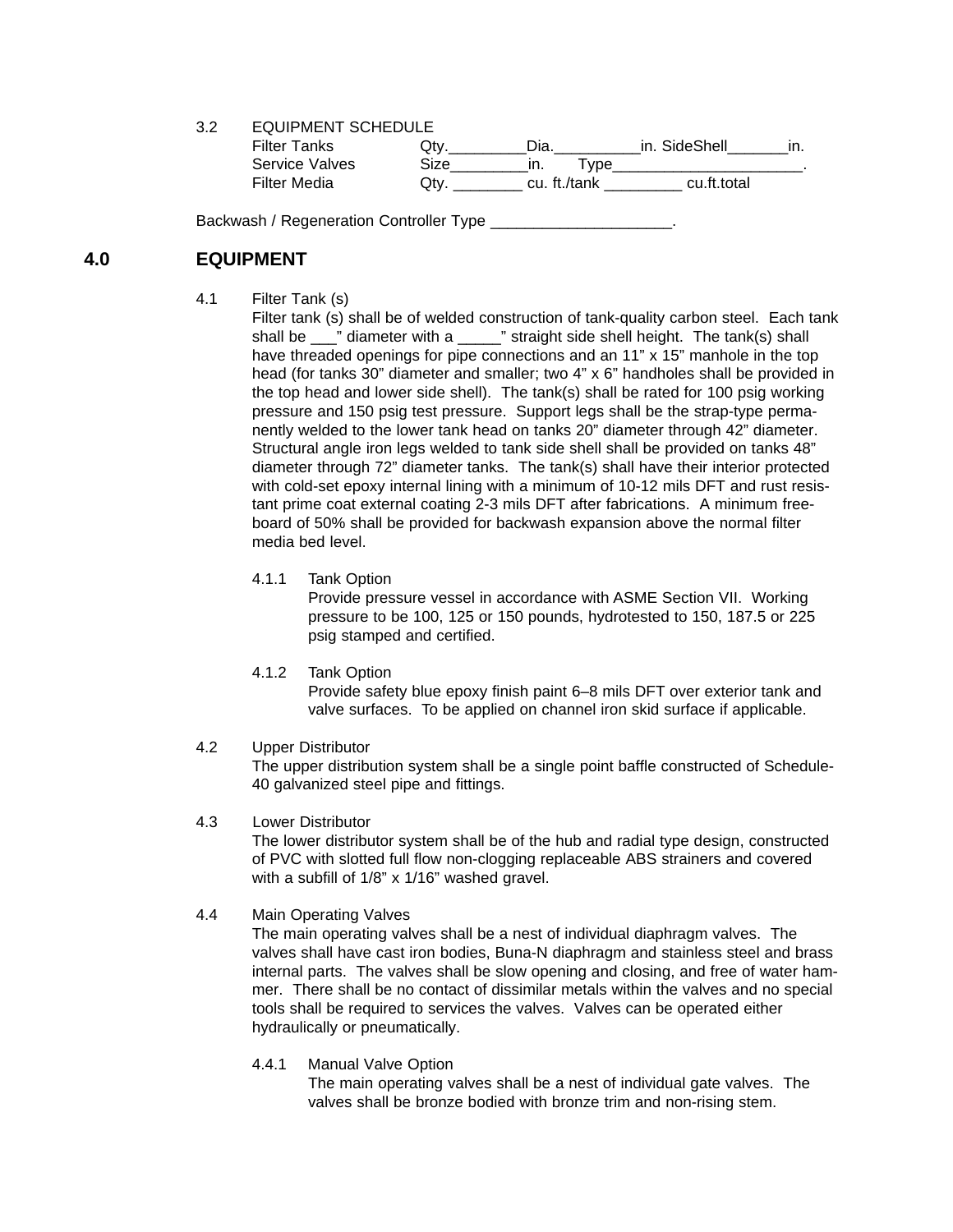4.5 Flow Control

An automatic backwash control shall be provided to maintain a proper backwash and fast flush flows over wide variations of operating pressure. Controller shall contain no moving parts, and require no filed adjustment.

### 4.6 Piping And Fittings

The main operating valves and manifold piping shall be factory assembled and shipped attached to the resin tank for ease of installation and start-up. Piping shall be Scheduled 40 galvanized steel. Galvanized fittings shall be standard Class 150 threaded malleable iron.

### 4.6.1 Separate Source Backwash Option The filter system shall be furnished with a piping system which allows use of a separate source of water for backwashing.

# **5.0 REGENERATION INITIATION OPTIONS (Choose One)**

5.1 Control

A NEMA 12 rated, factory mounted and wired electrical enclosure with all timing and sequencing controls for each filter shall be manufactured and provided by the same vendor providing the water treatment hardware. The controls shall include an automatic regeneration sequencer having the capability of providing site adjustable regeneration steps of backwash, flush and return to service. An indicator on the pilot stager indicates the cycle of operation at all times. Complete function and control of all regeneration steps can be performed by manual operation of the pilot stager. The 12-Day Electrical Time Clock Controller shall be fully adjustable to initiate backwash at any hour of the day and any day of the week.

5.1.1 Control Option

Differential pressure switch initiation controller. Backwash shall be initiated based on a measurement of increased pressure loss across the system.

5.1.2 Control Option.

An auxiliary switch shall be provided to allow the filter to be interlocked with other equipment during the regeneration cycle.

# **6.0 FILTER MEDIA – CHOOSE ONE OF THE FOLLOWING:**

### 6.1 Manganese Greensand

The filter bed shall be provided for iron, manganese and suspended solids removal. The media has an effective size of 0.3 to 0.35 mm and filter requires a minimum bed depth of 30 inches. Regeneration with potassium permanganate is needed for efficient iron and manganese removal.

### 6.2 Manganese Greensand / Anthracite

A dual-media filter bed shall be provided for efficient iron, manganese and suspended solids removal. The filter bed consists of two layers of media to reduce filter pressure drop, provide deep bed filtration and long filter runs. The first layer will consist of hard coal anthracite with an effective size of 0.6 to 0.8 mm. The second layer consists of manganese greensand with an effective size of 0.3 to 0.35 mm. Total bed depth shall be a minimum of 30 inches. The manganese greensand can be regenerated with potassium permanganate and chlorine for efficient iron and manganese removal.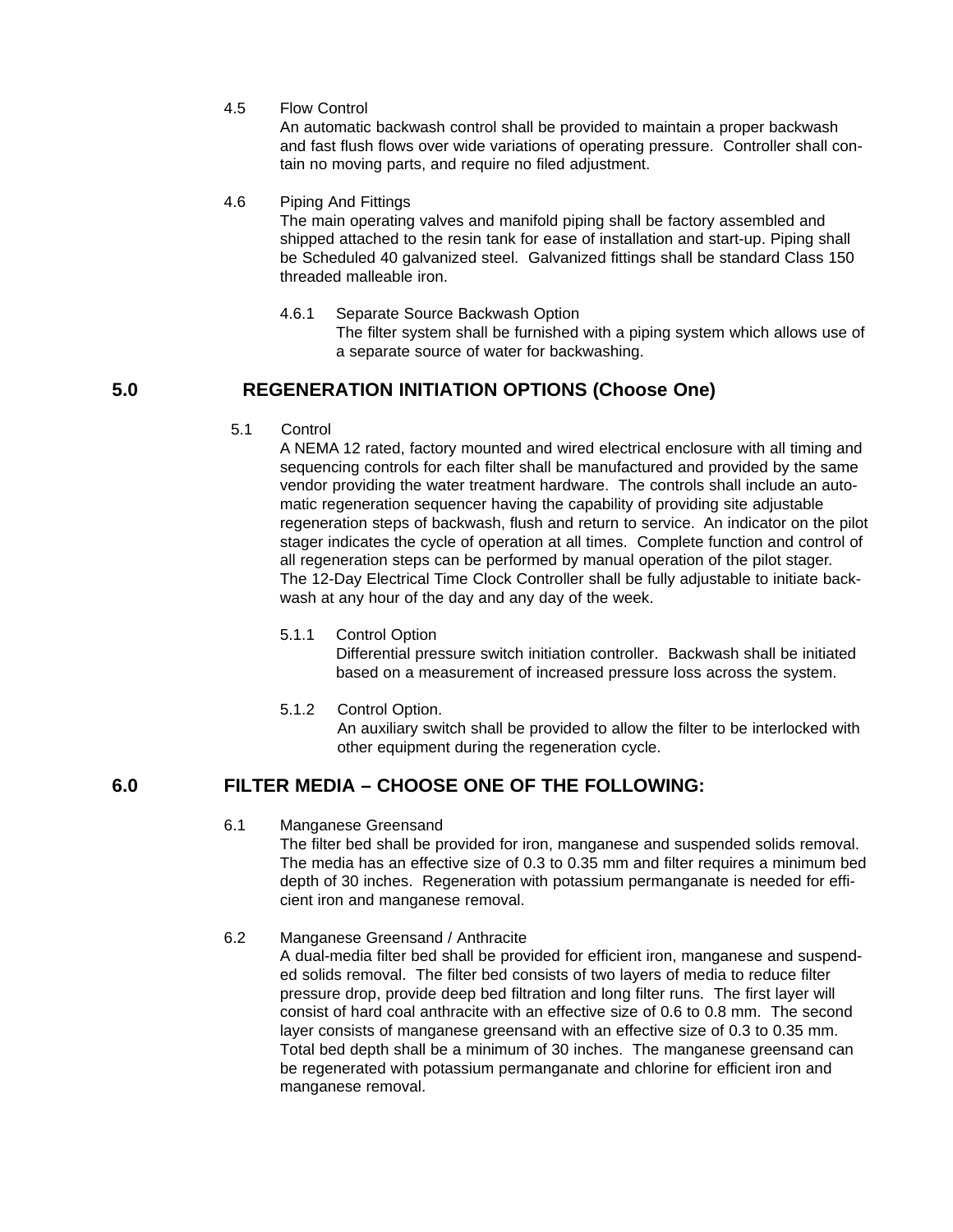### 6.1 Activated Carbon

An activated carbon filter bed will be provided for chlorine, organic, color, taste and odor removal. The carbon shall be manufactured from bituminous coal with a 12 x 40 mesh particle size and has approximately 900 square meters or surface area per gram. The carbon will have a minimum iodine number of 800 and a minimum abrasion number of 75. The carbon bed depth shall be a minimum of 30 inches.

#### 6.2 Multi – media

A multi-media filter bed will be provided for superior quality effluent and long filter runs. The filter bed shall be constructed of graded layers of media to provide deep bed filtration, low pressure drop and the ability to remove particles down to 10 microns. The top layer will consist of hard coal anthracite with an effective size of 0.6 to 0.8 mm. The second layer consist of sand with an effective size of 0.45 to 0.55 mm. The third layer consists of 30 to 40 mesh garnet with and effective size of 0.25 to 0.42 mm. The fourth layer consists of  $8 - 12$  mesh garnet with and effective size of 1.4 mm. Total bed depth shall be a minimum of 30 inches.

### 6.3 Filter AG

The filter media shall be a non-hydrous aluminum silicate with irregular surface characteristics affording maximum removal of suspended matter throughout the filter bed. The media shall not be affected by chlorine nor require any type of chemical regeneration. Particle retention shall be forty (40) micron or larger.

### 6.4 Calcite / Corosex

The filter media shall be crushed and screened white marble material. The media shall slowly dissolve in contact with acidic water to elevate the pH and increase alkalinity. pH elevation to the range 6.8 to 8.5 shall be accomplished without the use of chemical additives.

## **7.0 CHEMICAL REGENERATION SYSTEM OPTION**

Manganese greensand requires regeneration with potassium permanganate in order to provide efficient oxidation / filtration of iron and manganese. Choose one of the following:

7.1.0 Continuous Feed Regeneration

An inline flow meter with magnetically operated read switch to provide a contact closure proportional to system flow rate. Meters " through 3" shall be a cast brass body with direct multijet high-speed impeller. Meters 4" and above shall be a paddle type with saddle installation fitting.

- 7.1.1 An electronically controlled diaphragm type chemical feed pump properly sized for the system flow rate. The pump shall automatically adjust the fre quency of stroke based on contacts supplied by the inline flow meter speci fied in section 7.1.0. The wet end of the pump shall be compatible to the type of chemical required.
- 7.1.2 A suitably sized polyethylene tank assembly shall be provided with a minimum capacity of 30 gallons. The tank shall allow for mounting or the pump specified in section 7.1.1 and contain a straightening tube to be run over the pump suction tubing.
- 7.1.3 A suitably sized agitator shall be provided for mixing and dissolving the chemicals. The meter shall be totally enclosed fan cooled with an internal on-off switch. The shaft and impeller on the agitator shall be stainless steel with an epoxy coating suitable for the service. The agitator shall be mounted directly to the tank assembly specified in section 7.1.2.